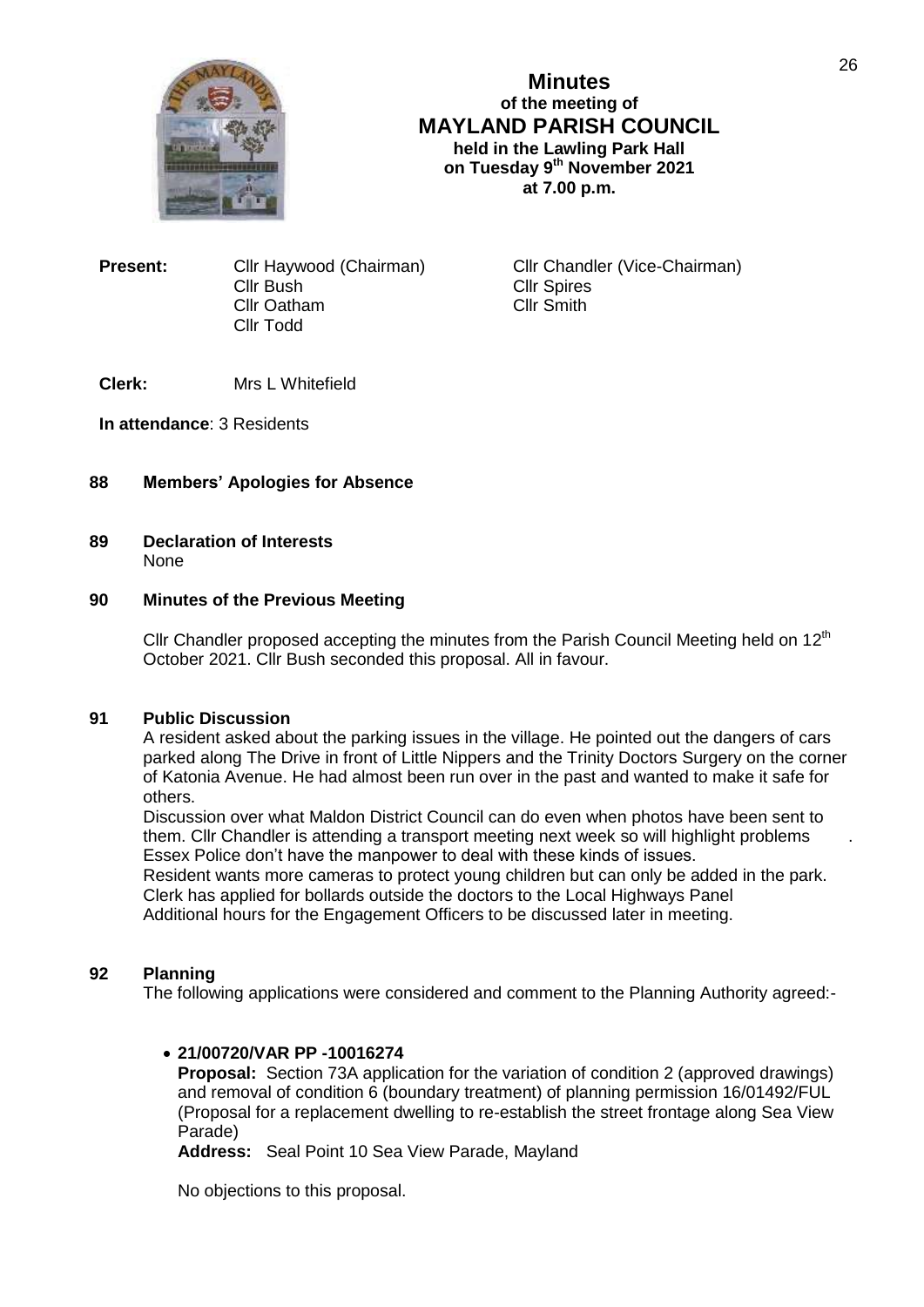## **21/01077/HOUSE**

**Proposal:** Proposed single storey rear extension **Address:** 11, Bakersfield, The Drive, Mayland

No objections to this proposal.

## **DECISIONS**

- **HOUSE**/**MAL**/**21**/**00832** Proposed single storey side extension Silver Gates 103 Imperial Avenue, Mayland **APPROVE**
- **FUL**/**MAL**/**21**/**00628** Proposed construction of a single storey self-build live/work dwelling Land North of Riversleigh, Nipsells Chase, Mayland **APPROVE**
- **HOUSE**/**MAL**/**21**/**00705** Part 1 and Part 2 storey extension to the rear 12 Esplanade, Mayland **REFUSE**

## **HOUSE/MAL/21/00792**

Demolition of existing large rear UPVC framed conservatory and erection of single storey extension to similar footprint. Additional modifications to ground floor rear elevation.

7, Bakersfield, Mayland **APPROVE**

 **FUL/MAL/21/00857** Change of use of office to carers accommodation 62, Nipsells Chase, Mayland **APPROVE**

## **93 Finance**

Councillors received a list of all payments and receipts. The approved payments and receipts are listed below: -

| <b>PAYMENTS</b> |                                |                                                    | <b>NET</b> |
|-----------------|--------------------------------|----------------------------------------------------|------------|
| Date            | Payee                          | Service/supply                                     |            |
| 08-Oct-21       | County Broadband               | WiFi                                               | 27.61      |
| 18-Oct-21       | Voipfone                       | Renewal Fee                                        | 3.00       |
| 12-Oct-21       | Eon                            | <b>Street Lighting</b>                             | 172.29     |
| 20-Oct-21       | Mrs L Haywood                  | 9 x Land Registry fees                             | 27.00      |
| 18-Oct-21       | Catherine Perry                | Reimbursement for hedge cutting Esplanade          | 228.00     |
| 18-Oct-21       | <b>Active Electrical</b>       | PAT testing for all electrical appliances          | 150.00     |
| 21-Oct-21       | <b>Morrisons</b>               | Deposit for sandwiches for remembrance day         | 20.00      |
| 18-Oct-21       | Amazon                         | 2 x Toilet brushes, laminating pouches, bin liners | 31.37      |
| 18-Oct-21       | Amazon                         | 2 x 30L Steel bins for toilets                     | 78.23      |
| 20-Oct-21       | Amazon                         | 2 x Diaries 2022. Red table cover for remembrance  | 15.63      |
| 09-Nov-21       | <b>Maldon District Council</b> | Engagement team October                            | 140.24     |
| 09-Nov-21       | S-Type Security                | Patrols for October                                | 455.00     |
| 09-Nov-21       | MSJ Garwood & Son              | Overmarking 5 pitches                              | 236.90     |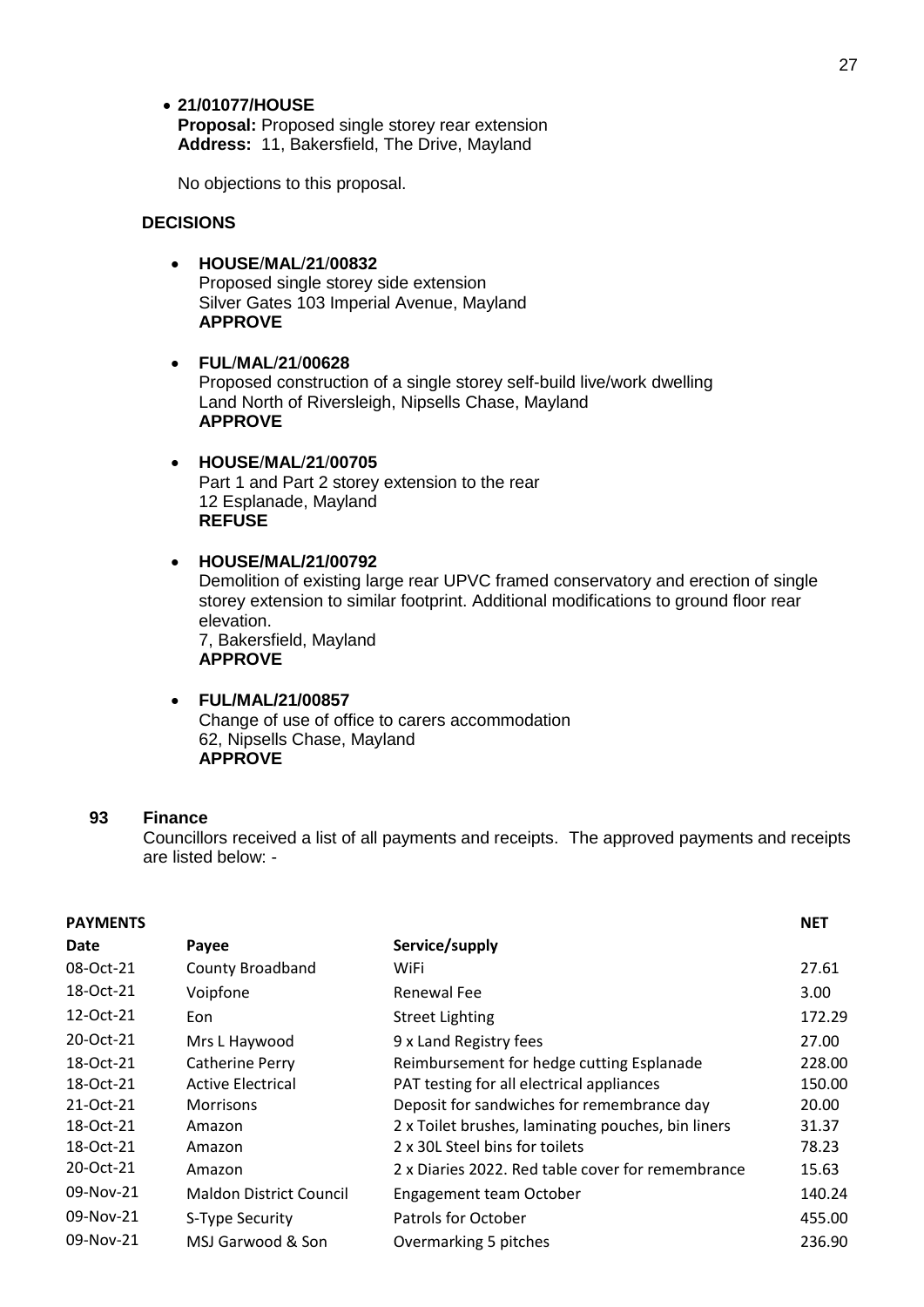| 09-Nov-21       | MSJ Garwood & Son        | Grounds Maintenance October                        | 1,773.12 |
|-----------------|--------------------------|----------------------------------------------------|----------|
| 09-Nov-21       | MSJ Garwood & Son        | Hedges, Esplanade/North, Tennis Court, Bakersfield | 1,097.00 |
| 09-Nov-21       | Wicksteed                | 8 new bolts for roundabout                         | 40.10    |
| 09-Nov-21       | The Royal British Legion | 2 x Poppy wreaths for remembrance                  | 34.00    |
| 09-Nov-21       | M Goodbrand              | Deposit refund 6/11/21                             | 75.00    |
| 09-Nov-21       | R Cook                   | Deposit refund 23/10/21                            | 75.00    |
| 09-Nov-21       | K Angell                 | Deposit refund for hall hire 26/12/21              | 84.00    |
| 09-Nov-21       | Mrs L Whitefield         | Petty Cash Top up                                  | 13.23    |
| 12-Nov-21       | <b>NEST</b>              | <b>Staff Pension</b>                               | 99.83    |
| 25-Nov-21       | <b>MPC Staff</b>         | <b>Staff Wages</b>                                 | 1,856.34 |
|                 |                          |                                                    | 6,730.68 |
| <b>RECEIPTS</b> |                          |                                                    |          |
| 11-Oct-21       | V Hana                   | Deposit and hire fee for 26/11/21                  | 159.00   |
| 18-Oct-21       | S Jacobs                 | Plaque for memorial wall                           | 45.00    |
| 18-Oct-21       | R Cook                   | Hire fee for 23/10/21                              | 48.00    |
| 25-Oct-21       | L Noble                  | Fees for fitness class on field                    | 25.00    |
| 02-Nov-21       | C Bamford                | Deposit and hire fee for 8/1/22                    | 111.00   |
| 02-Nov-21       | Casual hirers            | <b>Tennis Court fees</b>                           | 12.00    |
|                 |                          |                                                    | 400.00   |

#### **PETTY CASH**

| 08-Oct-21 | <b>Mayland Service Station</b> | Fuel for strimmer | 13.23 |
|-----------|--------------------------------|-------------------|-------|
|           |                                |                   | 13.23 |

- Cllr Haywood proposed that these payments be accepted. Cllr Spires seconded this proposal. All in favour.
- Cllr Spires verified the bank reconciliations.
- Cllr Haywood proposed that the Clerk attend a training day for budget and precept via zoom. Cllr Chandler seconded this. 4 in favour, 2 against, 1 abstained.

## **94 Clerk's Report**

Each Councillor has received an update on matters from the previous meeting.

- **95 Lawling Park Committee** *including Bakersfield, Lawling Playing Field & Dog Walk Area*
	- Hall Hire A request from Knightswood Day Care for hire of the hall has been received. They asked if a reduction in hire fee could be offered as it will be used as a benefit for the community. Cllr Spires proposed that they have a 50% reduction and pay £6 per hour. Clerk to advise.
	- **Drama Group –** Cllr Oatham to find interested parties to start the drama group again. Cllr Haywood proposed they be offered a three month free period to get them started again. Cllr Chandler seconded this. All in favour.

## **96 Orchard**

- **Update –** An informal meeting has been held but as it is a management committee, a formal meeting needs to be held. This has been arranged for  $17<sup>th</sup>$  November where the committee will be formed, purchase of land, fencing, pond, sale of additional land will all be discussed. An agenda will be sent to all committee members. Cllr Oatham didn't think residents should take part in the discussion about buying the land. Cllr Haywood confirmed that the money has already been put aside for the purchase of this land and that residents will not be able to vote within the committee.
- **Meeting with Geoff Wood regarding additional land-** Cllr Haywood met with Geoff Wood, owner of the land, and agreed that an additional 8 foot of land was available to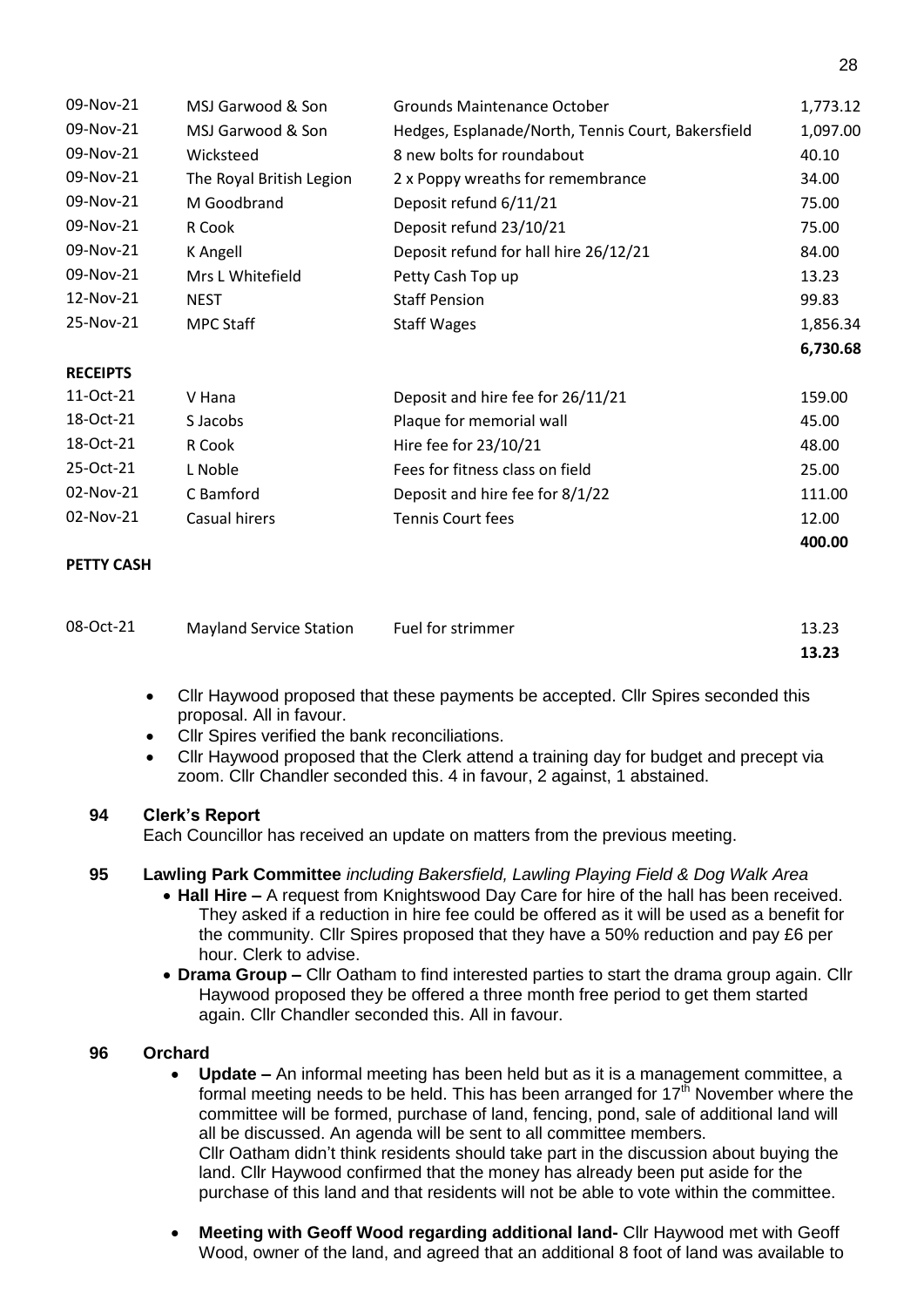purchase. Geoff asked about a pipe from his pond going into our ditch. Cllr Spires confirmed that this only came about during the winter months when water started rising in his pond. A resident asked if the water course inspector was needed but Cllr Spires confirmed that he wasn't as all residents have pipes going into the ditch. It would join the ditch along the bigger part where the flow was good. Cllr Haywood asked Geoff to mark the fence where the pipes were. Clerk to email Geoff to confirm that he had permission to install the pipe.

 **Solicitor –** Cllr Haywood has purchased all the land registry documents for the residents backing on to the orchard. She proposed spending up to £300 to receive advice from Kew Law solicitors regarding what rights the residents have with the land already taken at the rear of their properties. Cllr Spires seconded this proposal. All in favour.

## **97 Village Environment**

- **Gladwell Walk –** Cllr Haywood proposed to accept a quote to spend £400 to trim all the shrubs and trees in Gladwell walk adjacent to 82 Imperial Avenue. Cllr Haywood to meet with tree surgeon to confirm height we want them cut to. Willow tree to be cut by a third of its height. Cllr Oatham seconded this. All in favour. Cllr Smith stated a tree to the rear of his garden along Bakersfield had dropped a branch in his garden**.** Might have to look at all trees backing on to houses in both Bakersfield and Lawling Field.
- **Steeple Road-**The overgrowth around the speed sign along Steeple Road has been trimmed back by a resident.
- **Lights by shops-**Possibility of installing Christmas lights next year along the shops to be looked into next year.
- **Village Security-**Cllr Bush wanted to discuss the expense of having the security company patrol the village as they don't have any powers. He suggested the money be re-directed to the engagement officers who do have more power and can put tickets on cars. It was suggested a meeting be set up between the engagement officers and the Parish council to discuss what can be done to help with the issues of parking. Cllr Bush proposed spending an additional £300 for the engagement officers. Cllr Spires seconded this proposal. All in favour.

## **98 Neighbourhood Plan**

- Cllr Spires gave an update from Troy Planning. Terms and conditions read out. They have recommended that we apply for a grant. Cllr Spires has found the end of grant report from the last time we applied. Clerk to now complete application.
- Email received from South Woodham Infrastructure Group regarding the planning application on Land North West of Hamberts Farm, Burnham Road, South Woodham Ferrers. It is a very difficult to understand planning application and it was suggested that all Councils make a formal complaint given that the document is not fit for purpose. Clerk to make this complaint to Chelmsford City Council.

## **99 Death of Sovereign**

 Clerk has found a policy stating what the Council would do in the event of the Sovereign or a senior member of the Royal Family passing away. The Council decided this might be something they would want so the Clerk will put it together and send to the Councillors for approval.

## **100 Councillor Vacancy**

 There are 2 vacancies on the Parish Council. One application has been received. Clerk to confirm with Maldon District Council that a notice of casual vacancy can be published on the website, the Mayl and notice boards.